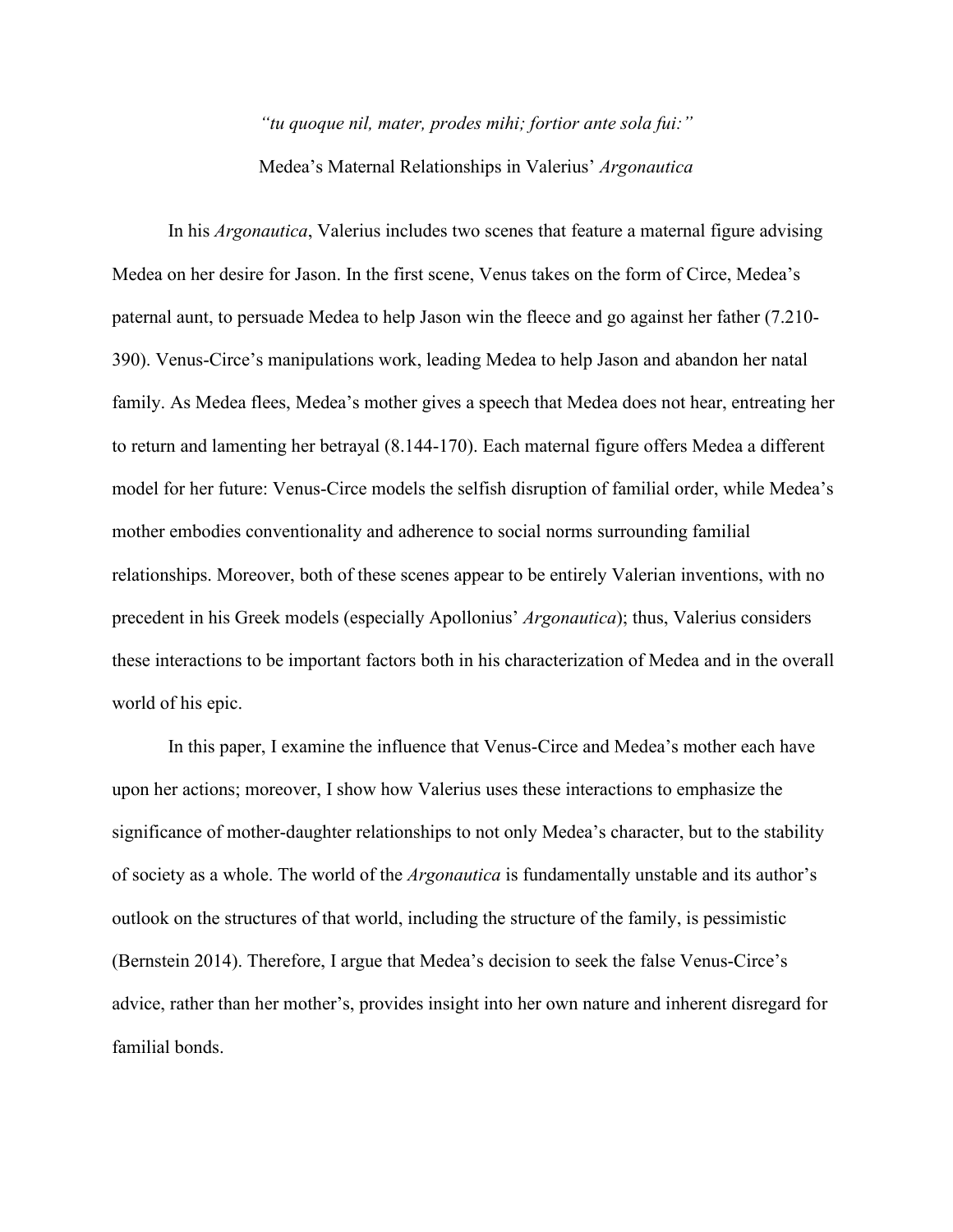When Venus-Circe comes to Medea's bedchamber to offer advice, their interaction is coded as one between a mother and daughter (Zissos 2012; Davis 2020). However, I contend that the duplicity of Venus' scheme and the falseness of her disguise subvert the cultural and social expectations of her role as a mother-figure. Her advice to go towards the civilized west and leave barbaric Colchis behind is more appealing to a western, Roman audience (7.231-6)(Augoustakis 2010). However, by encouraging disrespect towards the authority of the *paterfamilias* through an unapproved marriage, she goes against Roman cultural norms surrounding marriage (Stocks 2016; Stover 2011). Venus-Circe's perversion of familial norms therefore reflects the tainted state of familial relationships within the epic; furthermore, I demonstrate how Medea's willingness to follow this false mother's example reflects her own inner desire to break with these norms and thus her inherently non-normative nature.

Then, I compare Medea's relationship with her false aunt to her (lack of) relationship with her actual mother. Medea never interacts with her mother, whose speech in *Argonautica* 8 is left unanswered. In contrast to Venus-Circe, Medea's mother behaves stereotypically in her lament (Spaltenstein 2005). She mourns her lack of a typical mother-daughter bond with Medea and reiterates the appropriate role of the daughter within the family. In doing this, I assert that her speech, even if unheard, offers Medea a model of conventional womanhood that contrasts with that which is offered by Venus-Circe. Moreover, I posit that Medea's mother and her mother fail to connect with one another because of this mismatch between Medea's transgressive desires and her mother's conventional nature.

Ultimately, I argue that by inserting two contrasting maternal advice speeches, Valerius is purposefully stressing the importance of parent-child relationships and highlighting the disruption that Medea causes to her familial bonds and thus to the entire world of his epic.

2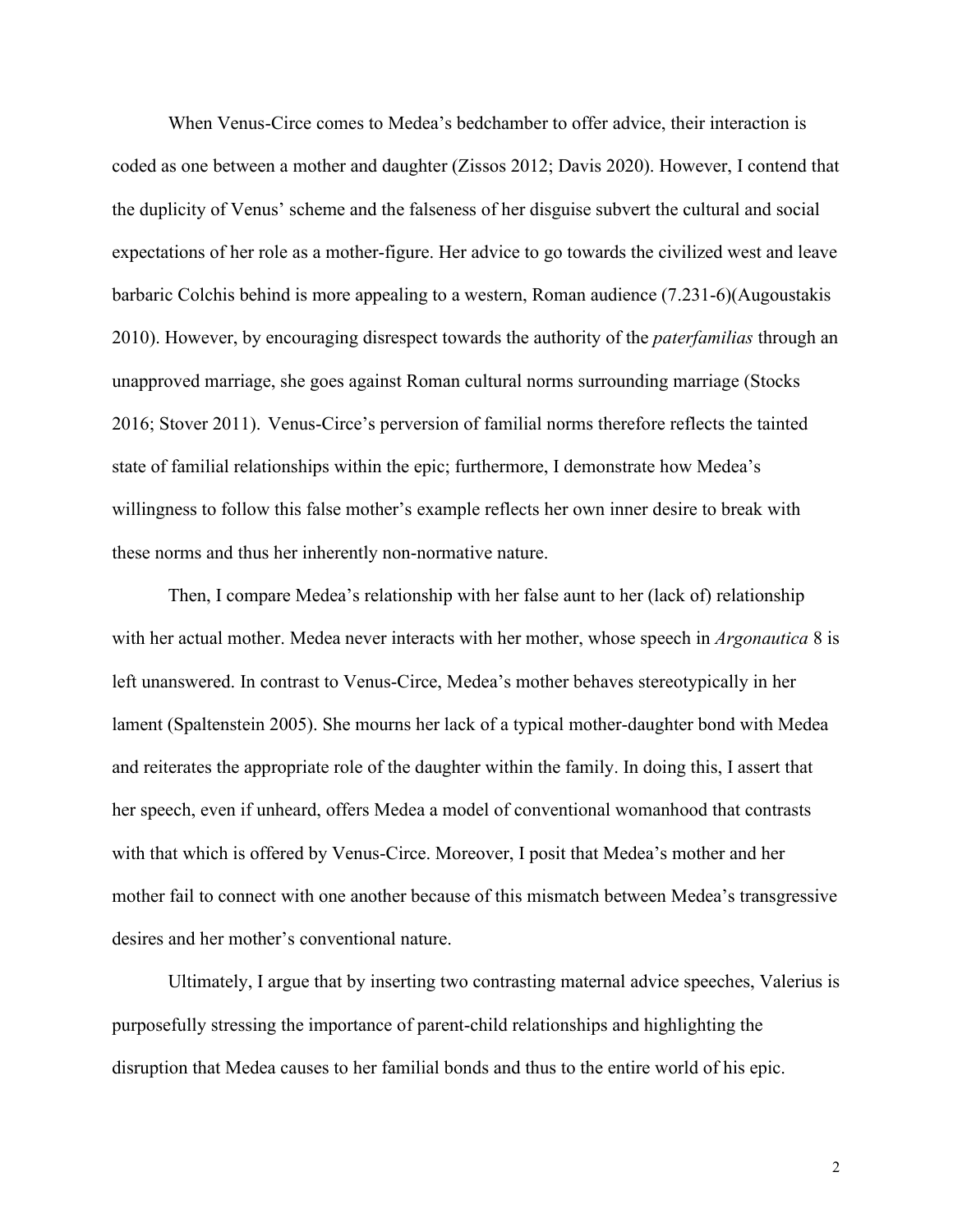Moreover, I conclude that the contrast between the way Medea establishes a relationship with a false maternal figure, yet never interacts with her actual mother, contributes to Medea's characterization as someone who cannot, and does not want, to adhere to the norms of society.

## Bibliography

- Augoustakis, Antony. 2010. *Motherhood and the Other: Fashioning Female Power in Flavian Epic*. Oxford Studies in Classical Literature and Gender Theory. Oxford; New York: Oxford University Pr.
- Bernstein, Neil. 2014. "Romanas Veluti Saevissima Cum Legiones Tisiphone Regesque Movet: Valerius Flaccus' Argonautica and the Flavian Era." In *Brill's Companion to Valerius Flaccus*, 154–70. Leiden: Brill.
- Davis, Peter J. 2020. *Valerius Flaccus: Argonautica, Book 7: Edited with Introduction, Translation, and Commentary*. Oxford Commentaries on Flavian Poetry. Oxford, New York: Oxford University Press.
- Spaltenstein, François. 2005. *Commentaire Des « Argonautica » de Valérius Flaccus. (Livres 6, 7 et 8)*. Collection Latomus, 291. Bruxelles: Latomus.
- Stocks, Claire. 2016. "Daddy's Little Girl? The Father/Daughter Bond in Valerius Flaccus' Argonautica and Flavian Rome." In *Family in Flavian Epic*, 41–60. Leiden, the Netherlands: Brill.
- Stover, Tim. 2011. "Unexampled Exemplarity: Medea in the « Argonautica » of Valerius Flaccus." *TAPA* 141 (1): 171–200.